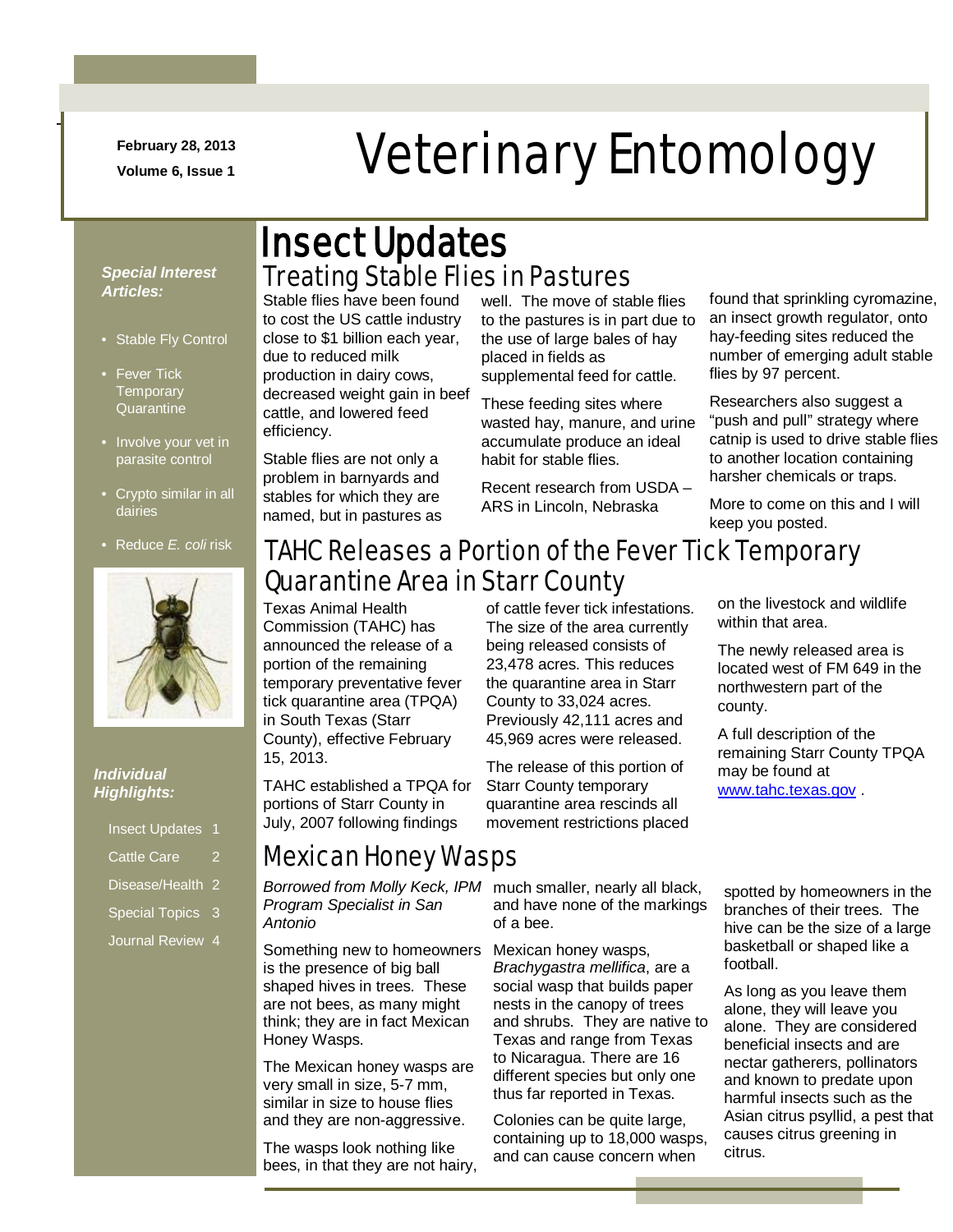## Veterinary Entomology Page 2 of 6



*"Treating too early can mean cattle become re-infected soon after treatment, unless the deworming product has residual activity to extend through the infective period."*

## Involve your vet in parasite control Cattle Care

A good parasite-control program can provide some of the highest economic returns of any management practice available to beef producers, but timing and product selection are critical.

Most producers do not consult their veterinarians in their decisions but there is value of involving a veterinarian in planning parasite-control program.

A study out of Iowa State University shows that parasite

control can return as much as \$201 per head due to better health, improved weight gains and reproductive efficiency.

A good deworming program typically can improve calf weaning weights by 25 lbs – worth close to \$50 in today's market – for a treatment cost of about a penny per pound or \$5 for a 500-pound calf.

Resistance among worm species affecting cattle has not become a widespread problem,

organic and 13 conventional

The results indicate that the prevalence of Crypto was similar in both organic and conventional calves (44.7%% vs. 52.3%), as well as in the cows (3.1% vs. 3.8%). Three different crypto species were

but veterinarians and parasitologists have become concerned as some resistance populations have turned up, particularly *Cooperia* spp.

Timing is an important consideration in spring deworming; most cases (10% of worms on the ranch) are in the animals while 90% are on the pastures. Worms that overwinter on pastures move up from the ground onto forage plants during March and April in the south.

# **Human & Animal Disease & Health**<br>Crypto similar in organic and conventional dairies

dairy herds.

### Abandoned cattle near Fukushima have radioactive elements

Cattle found near the nuclear power plant struck by an earthquake and tsunami 2 years ago are found to be contaminated with radioactive elements.

Thousands of cows were left in the restricted area following the natural disasters occurring in March 2011. The power plant released radioactive materials into the prefecture and the area wasn't declared stable until Dec 2011.

A Swedish study reported in the March 2013 Journal of Epidemiology & Infection indicates that there is a similar prevalence of *Cryptosporidium*  spp. in organic and conventional dairies.

The researchers sampled 221 calves and 259 cows from 13

## 6 tips to reduce exposure to E. coli

Disease causing bacteria, like *E. coli*, can have very negative effects on calves, especially those less than 5 days old.

Jason Leonard, Calf and Heifer specialist with Land O'Lakes Purina Feed suggests the following tips to aid in reducing exposure of newborn calves to *E. coli* and other bacteria:

- Clean and disinfect calving pens in between every birth

- Maintain normal stocking density in calving pens even during high calving times (at least 144 sq. ft./cow). Overcrowding increases the bacteria amount.

- Do not move the cow into the calving pen until she is starting the birthing process. This decreases disease shedding time in the environment where the calf will be born.

identified.

Cryptosporidiosis is mainly found to occur in very young animals, among calves 1 to 3 weeks old are the most susceptible. Clinical signs may include anorexia, diarrhea, tenesmus and weight loss.

- Move the calf from the calving pen into a clean individual pen within 2 hours of birth.

- Do not allow the calf to suckle its mother. Udders are often contaminated with bacteria that can harm the calf.

- Dip the navel of the newborn calf immediately after birth, 7% tincture of iodine is recommended but a 50/50 blend of Nolvasan and 70% rubbing alcohol is a good alternative if the iodine is not available.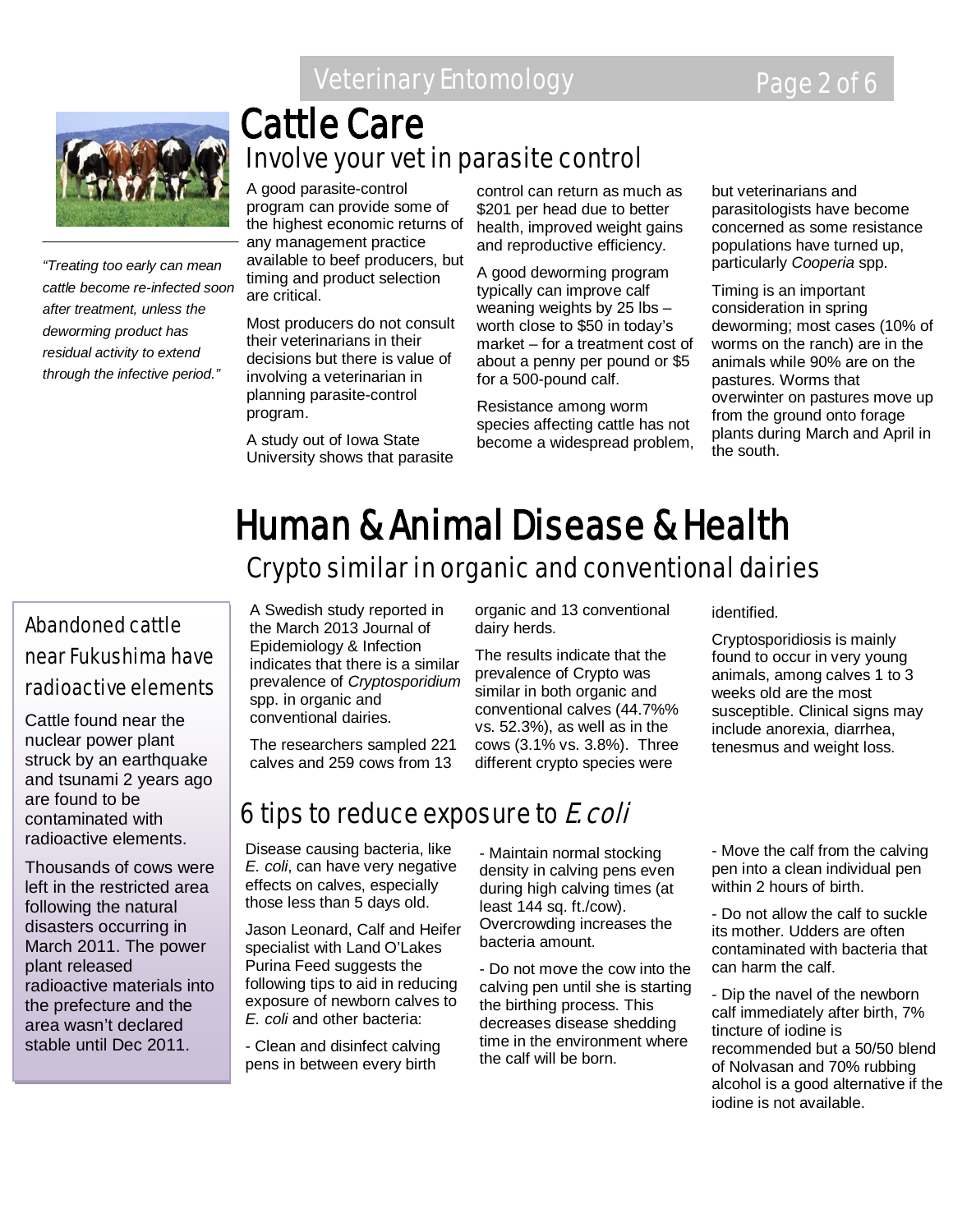## Where have all the beef cows gone? Special Topics of Interest

Cattle numbers are down again, lowest level since 1952, according to USDA. Beef cow numbers are at their lowest since 1962 due to the 2012 drought. Other reasons for the decrease are high feed and forage prices, persistent drought in the Southern Plains and the widespread Midwestern drought of 2012.

The 2012 drought was just the latest event to result in the liquidation of cows that has been accelerating since 2007.

Nationally, beef cow herds have dropped by 3.6 million head (11%). It has been difficult for the beef industry to compete for high priced feed and limited land that is being converted to corn and soybean production.

What will it take to turn the herd decline around?

The answer is more rain, more crop production, and more pasture and

their budgets are the ones that are

forage production. Larger crop and forage production would increase availability and lower prices of these critical feedstuffs.

Finished cattle prices should strengthen into the spring as beef supplies drop.

If crop and forage production returns to near normal, the cattle industry is poised for multiple years of favorable returns and expansion.

#### Consumers' pain worsenswith tax hike, gas costs People that have the least flexibility in

Rising taxes and soaring gasoline prices have slashed spending power at the lower end of the economy, according to fast food executives, discount retailers, and other companies catering to budget-conscious consumers.

## Should we feed the bears?

Polar bears are not seeing enough cold and snow now-adays, and this is a problem for everyone.

The demise of polar bears may affect how the cattle industry business is conducted in the near future.

It is estimated that there are only 20,000 to 25,000 bears currently worldwide and they could become extinct within the next 30 to 40 years.

The plight of polar bears is tied to the rapidly declining Artic sea ice, which is down 409,000 square miles from the 1979 to 2000 average.

Polar bears are sea icedependent because they hunt suffering the most from a series of blows: the Jan 1 expiration of a 2% cut in payroll taxes, a delay in income tax refund payments, and a 30 cent increase in gasoline prices.

"Between gas and this tax, it's a onetwo punch to the consumer," said Steve Nevill, a managing director of AlixPartners. "People are going to trade down. You've basically taken money out of people's pockets."

blubber-rich seals from ice floes. The ice floes allow the bears to advance farther out into the sea where the seals are found. The sea ice has started to form later in the year than in the past and this forces the bears to stay on shore for longer periods of time, reducing their feeding season.

All of which amounts to poor nutrition for the bears, and a host of predictable problems: declines in body condition, lower reproductive rates, lower survival rates and a declining population.

There is much concern about polar bears and that is where farmers come in. There is

discussion to start helicoptering food to them at a fee of \$32,000 / day.

This affects farmers in the fact that polar bear decline is associated with Global Warming and livestock production has been wrongly accused of causing this global change.

That's why you should care about the plight of polar bears. **Should we feed them?** Those images of helicopters airlifting food to starving polar bears would surely make every news outlet in the country. And so will the images of polar bears left to starve.



"*No one wants see these bears or any other animal starve. But the more the bears suffer the more they will make headlines as causalities of Global Warming*."

## Another reason to get calcium from food rather than supplements

To many a calcium supplement is a quick fix when you are busy but a new study shows that supplements may lead to a higher risk of heart disease for men. Actually consuming calcium-packed foods may be the better way to go.

The study, published in the journal *JAMA Internal Medicine*, found that men who took at least 1,000 milligrams of calcium

supplements daily had a 20% higher chance of dying from cardiovascular disease.

But the results are not the same for women.

The lead author, Qian Xiao a cancer prevention fellow at the National Cancer Institute in Bethesda, Md, says that the

findings add to the "evidence base," but more research is needed to "clarify the underlying mechanism."

Foods that are naturally high in calcium might be a better choice than supplements. Good sources of calcium include low-fat dairy foods, beans and green leafy vegetables.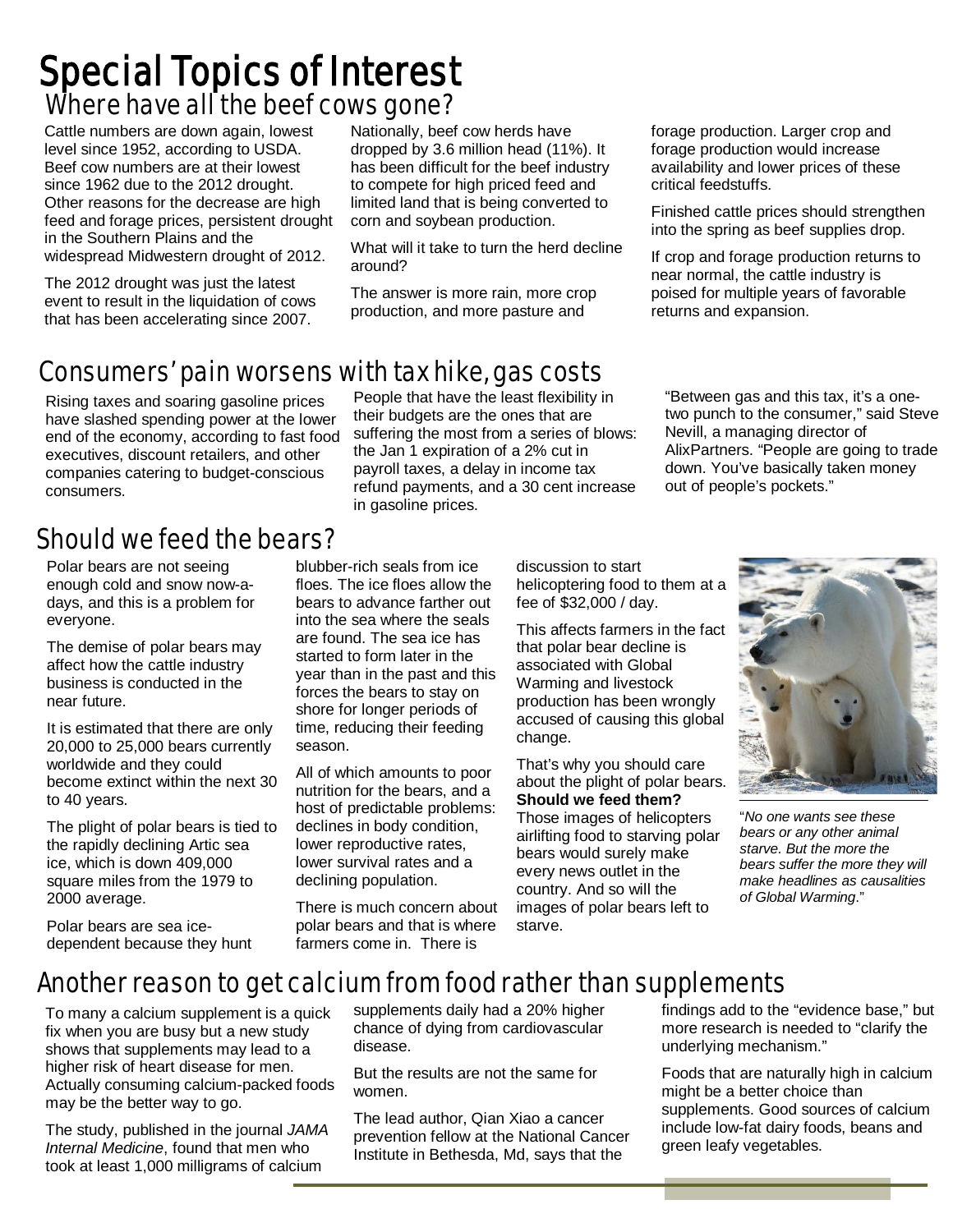## Is beef in danger of becoming a "luxury" item?

The cattle industry was aware that shrinking herd sizes and steady demand for beef would raise prices but some in the additional 10% before the summer. industry are worried.

Economists are wondering if beef prices will rise to the point that consumers will see it as a luxury good and choose alternatives such as chicken, pork and fish.

It was recently reported by USA Today that beef prices have increased by an

average of a dollar per pound since 2007 and are expected to increase by up to an

Grocers and restaurants will be searching for ways to maintain consumer demand. Restaurants have previously avoided passing on high food costs to consumers by serving smaller portions but that might change.

Mike Hoffman, meat director at Dahl's Foods in Des Moines, has adopted the strategy of selling higher-priced beef cuts in 12 oz packages instead of 16 oz. He has also started selling smaller, cheaper cuts for \$4 to "keep costumers' taste for beef alive."

Experts expect consumers to continue to eat beef but may exchange middle meat products for cheaper options like ground beef and other value cuts.

Beef consumption was 57.3 lbs. per person in 2012 and is forecast to fall to below 55.5 lbs. per capita in 2013 and below 53 lbs. per capita in 2014.

## Journal Reviews

Field measurements of stable fly demography, fecundity, and survival based on daily trap catches at a beef farm in Southern Ontario, over a 5-yr period. 2012. Beresford and Sutcliffe. J Med Entomol. 49: 1262-1269.

Stable fly populations were sampled with CO2 baited cloth trap (Nzi trap) each day throughout summer and autumn from 1997 to 2001 in Canada. year. unmated.

Over the study period 2,512 females were collected, 42.4% of these were

Fecundity, development and survivability was determined and/or calculated for each

Years of higher rainfall had increased

fecundity but no apparent effect on survival rates.

**The Impact:** The value of this study is centered around understanding these flies and finding better ways to fight them in the field.

#### Mortality of adult *Stomoxys calcitrans* fed isolates of *Bacillus thuringiensis*. 2012. Lysyk et al. J Econ Entomol. 105: 1863-1870.

Five isolates of *Bacillus thuringiensis* were tested on stable fly adults for mortality.

The isolates of *Bt* were given to the adult flies in their diets containing blood only, sugar only, and both sugar and blood combined.

*Bt tolworthi* had not effect on adult mortality regardless of the feeding substrate. The remaining isolates tended to cause the greatest mortality when given in blood alone.

*Bt thompsoni* was the only consist isolate when fed at the range of 0.21 to 50.0 µg of protein per ml of blood. This isolate also

caused mortality when applied topically.

**The Impact.** It is necessary to look for natural alternative insect control now-adays but blood feeding pests are limited. This data shows promise for using *Bt* to livestock pests.

#### Effects of pyriproxyfen and buprofezin on immature development and reproduction in the stable fly. 2012. Liu et al. Med Vet Entomol. 26: 379-385.

Two insect growth regulators were tested in the lab against immature stable flies. Both IGRs had significant inhibitory effects on immature development.

Topical treatment of pyriproxyfen on adult stable fly females had negative effects on oviposition and egg hatching but only at the highest doses. Also the flies had to be 1-3 days old, afterwards there was little to no effect.

**The Impact.** These results show potential of using pyriproxyfen as part of an integrated stable fly management program on both adults and larvae alike.

#### Stable fly phenology in a mixed agricultural – Wildlife ecosystem in Northeast Montana. 2013. Friesen and Johnson. Environ Entomol. 42: 49-57.

This study looked at the phenology of stable flies attacking WNV - infected pelicans on a refuge close to pastured and confined cattle.

Coroplast cards used for monitoring found temporal dynamic differences from three habitats (peninsula, pasture, confinement lot).

Adult abundance was lowest at confinement lots but this was the only location where larval development was identified.

All the traps in the pasture collected stable flies, with the ones adjacent to cattle collecting the most. Adults were also collected on the peninsula supporting the pelicans' nesting site, the attractant is

unclear.

Overwintering was found to not be successful at all three locations.

**The Impact.** IN northern regions, stable flies do not overwinter in locations where they feed. In addition, breeding sites are not always the same as the feeding locations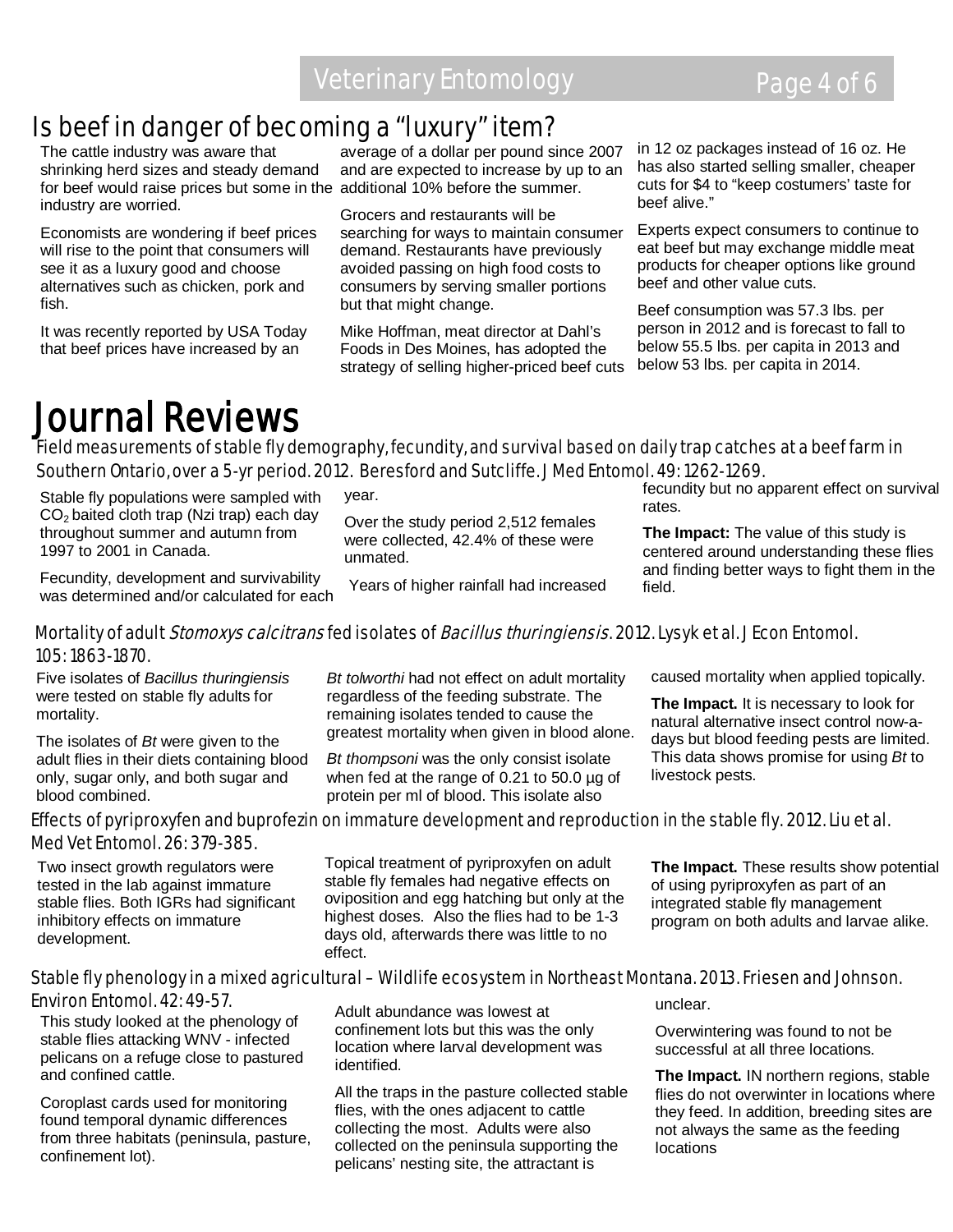#### House flies delay fungal infection by fevering: at a cost. 2013. Anderson et al. Ecological Entomol. 38: 1 – 10.

 The fever behavior in house flies was studied in response to the fungal entomopathogen, *Beauveria bassiana.*

It was found that infected flies preferred higher temperatures and allocated more effort to thermoregulation than uninfected flies.

The flies could not overcome the infection but they were able to alter their survival and lay more eggs relative to infected flies maintained under constant conditions.

However, the flies that fevered had lower egg viability suggesting a

possible cost.

 **The Impact.** The researchers showed that fever did not impact or effect the control potential of the fungus. Another alternative for treating house flies naturally but thus far with limited positive results.

#### Behavioural and electrophysiological responses of females of two species of tabanid to volatiles in urine of different mammals. 2013. Baldacchino et al. Med Vet Entomol. 27: 77-85.

Urine volatiles from different ungulates (cows, horses and sheep) were tested as bait for tabanids using Nzi traps in the early summer of 2011. Two particular species were collected most often. The use of horse urine increased

catches of both species and sheep urine increased the catches of one species.

In addition, extracts were tested in the lab.

**The Impact.** Knowing what attracts horse flies will assist in collecting, killing and controlling for them in the field.

#### Attractiveness of an aggregation pheromone lure and chicken droppings to adults and larvae of Alphitobius diaperinus (Coleoptera: Tenebrionidae). 2012. Singh and Johnson. J Econom Entomol. 105: 2196-2206.

The chemical cues by lesser mealworm beetles are still unknown. A pheromone lure, fresh chicken droppings and chicken dropping volatile compounds were tested in two-choice pitfall

bioassays in the lab and in the field.

Results showed a preference for the pheromone lure over everything else and the attraction was increased with fresh chicken

droppings.

**The Impact.** These results help to better design a better field trap for lesser mealworm beetle adults and larvae.

#### Efficacy of amitraz-impregnated collars on white-tailed deer in reducing free-living populations of Lone Star ticks. 2012. Pound et al. J Econom. Entomol. 105: 2207 – 2212.

Commercially available, amitraz impregnated anti-tick collars were monitored on white-tailed deer over a 7 yr period for control of lone star ticks.

The animals were held in confined areas in two groups: one treated, one untreated.

Efficacy expressed control percentages of 77.2 and 85% for nymphs and adults, respectively. These results show acaricidal collar treatments provide efficacies similar to those achieved

when using ivermectin-medicated bait and '4-poster' topical treatments.

**The Impact.** The use of the collars provides another viable technology for passively controlling ticks on feeding deer.

### Determination of acaricide resistance in *Rhipicephalus (Boophilus) microplus* field populations of Argentina, South Africa, and Australia with the larval tarsal test. 2013. Lovis et al. J med Entomol. 50: 326-335.

Bioassays were conducted to determine resistance levels and patterns of *R. (B.) miroplus* populations. Field populations from Argentina, south Africa and Australia were tested in the lab. Nine compounds were tested from 5 classes.

Amitraz was found to have resistance in

Argentina, synthetic pyrethroids were found to have resistance in all Argentina farms. In South Africa, one group was resistant to synthetic pyrethroids and pyriprol. Organophosphates and synthetic pyrethroid resistance was seen in Australia.

**The Impact.** Resistance appears to vary based on location and which products are commonly used. Bad thing is there is no consistency and this means cattle fever ticks are resistant to many classes of insecticides, causing limitations in controlling them.

#### Effects of infection by Arsenophonus and Rickettsia bacteria on the locomotive ability of the ticks Amblyomma americanum, Dermacentor variabilis and Ixodes scapularis. 2013. Kagemann & Clay. J Med Entomol. 50:155-162.

The researchers wanted to see what effect vertically transmitted *Arsenophonus* and *Rickettsia* bacteria had on the locomotive ability of larvae of the three tick species listed.

*Rickettsia* increased motility while *Arsenophorus* decreased motility. In addition there was a difference between species with *Amblyomma* having higher locomotive speed than the other two species, and *Dermacentor* having higher motility than *Ixodes* on a flat surface.

**The Impact.** Tick motility plays a major role in survivability and reproduction. Tick motility could affect host-seeking success and bacterial infection may indirectly influence disease risk.